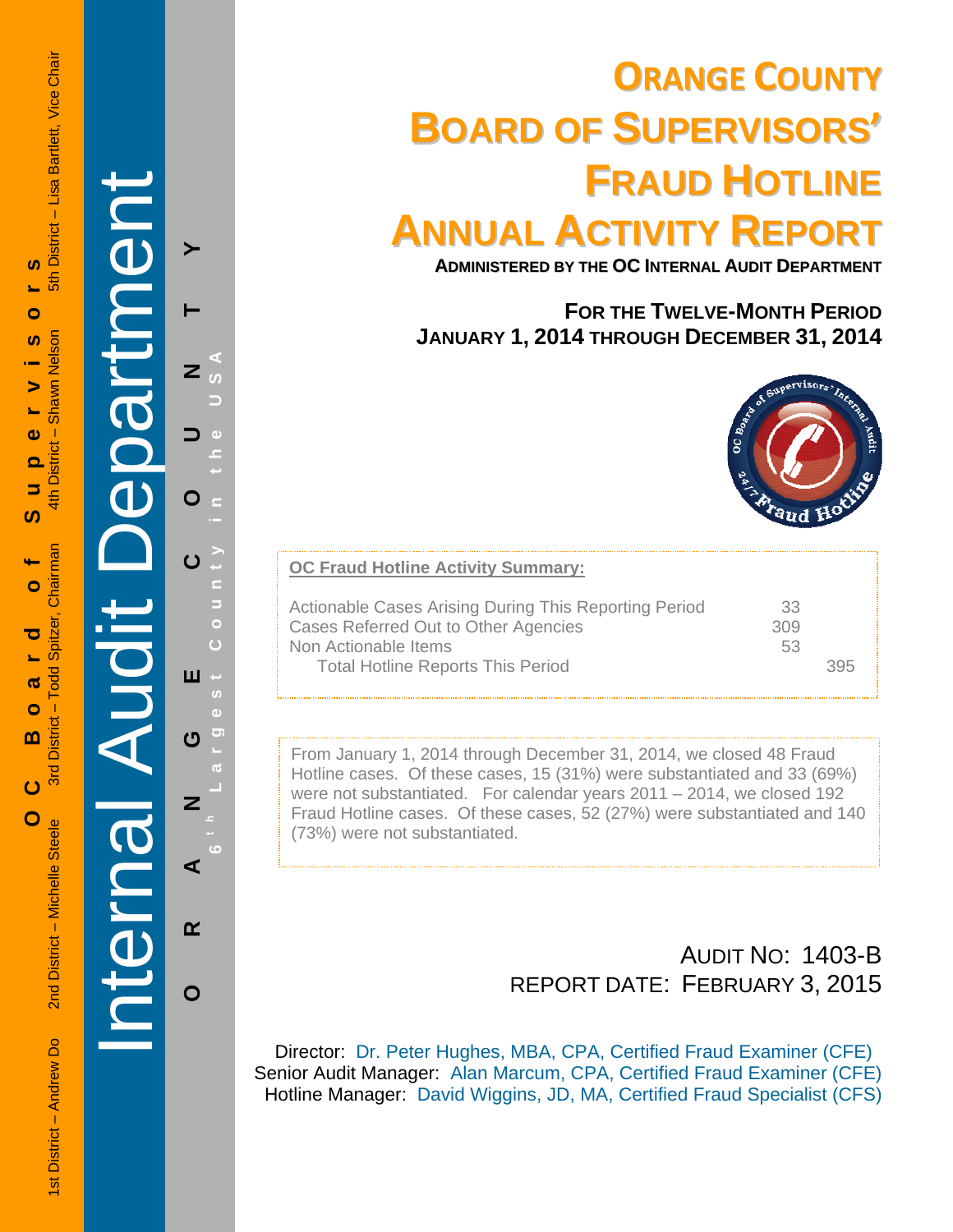ORANGE COUNTY BOARD OF SUPERVISORS' **Internal Audit Department** 

*GAO & IIA Peer Review Compliant - 2001, 2004, 2007, 2010, 2013* 

*Providing Facts and Perspectives Countywide* 

#### **RISK BASED AUDITING**

| <b>Dr. Peter Hughes</b> | Ph.D., MBA, CPA, CCEP, CITP, CIA, CFE, CFF, CGMA     |
|-------------------------|------------------------------------------------------|
| <b>Director</b>         | Certified Compliance & Ethics Professional (CCEP)    |
|                         | Certified Information Technology Professional (CITP) |
|                         | Certified Internal Auditor (CIA)                     |
|                         | Certified Fraud Examiner (CFE)                       |
|                         | Certified in Financial Forensics (CFF)               |
|                         | Chartered Global Management Accountant (CGMA)        |
|                         |                                                      |

#### E-mail: peter.hughes@iad.ocgov.com

**Michael J. Goodwin CPA, CIA** Assistant Director/ Senior Audit Manager

**Alan Marcum MBA, CPA, CIA, CFE** Senior Audit Manager

| <b>Autumn McKinney</b> | <b>CPA, CIA, CISA, CGFM</b>                   |  |  |  |  |
|------------------------|-----------------------------------------------|--|--|--|--|
| Senior Audit Manager   | Certified Information Systems Auditor (CISA)  |  |  |  |  |
|                        | Certified Financial Government Manager (CGFM) |  |  |  |  |

#### **Hall of Finance & Records**

12 Civic Center Plaza, Room 232 Santa Ana, CA 92701

Phone: (714) 834-5475 Fax: (714) 834-2880

To access and view audit reports or obtain additional information about the OC Internal Audit Department, visit our website: www.ocgov.com/audit



 **OC Fraud Hotline (714) 834-3608**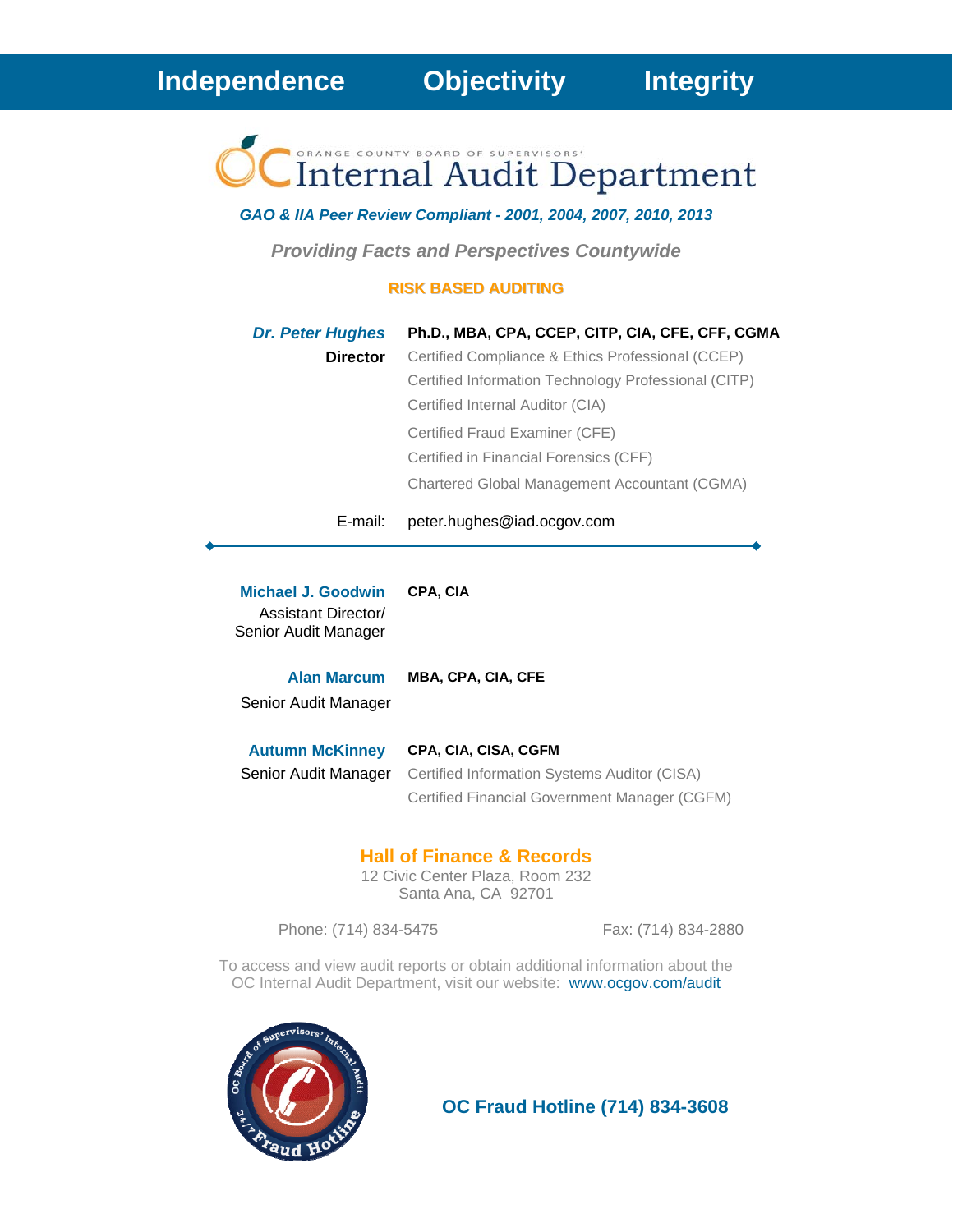# **Letter from Dr. Peter Hughes, CPA**



# **Transmittal Letter**



| Audit No. 1403-B February 3, 2015 |                                                                                               |
|-----------------------------------|-----------------------------------------------------------------------------------------------|
|                                   | <b>TO:</b> Members, Board of Supervisors                                                      |
|                                   | <b>FROM:</b> Dr. Peter Hughes, CPA, Director<br>Internal Audit Department                     |
|                                   | <b>SUBJECT:</b> OC Fraud Hotline Annual Activity Report to the<br><b>Board of Supervisors</b> |
|                                   |                                                                                               |

In accordance with the provisions of California Government Code Section 53087.6, the OC Fraud Hotline serves as a means to discover, investigate and remediate acts of fraud, waste or abuse involving County employees, as defined by the statute.

We have completed our annual report concerning the operation of the OC Fraud Hotline. The Bylaws of the Orange County Audit Oversight Committee, Section VI.c., Scope of Committee's Authority and Objectives, delegate to the Internal Audit Department fraud policy activities, which includes the operation of the OC Fraud Hotline. This report is for the twelve-month period of January 1, 2014 through December 31, 2014.

The attached report includes a statistical summary of OC Fraud Hotline activities for Calendar Years 2011 through 2014, inclusive, and background information on the OC Fraud Hotline process.

We would like to acknowledge the professionalism and cooperation extended to us by the management of the various County agencies/departments during our Hotline investigation process. As always, I remain available to answer any questions you may have. Please contact me directly or Alan Marcum, Senior Audit Manager, at 834-4119, if we can be of any assistance.

#### **Attachments**

cc: Members, Audit Oversight Committee Frank Kim, Acting County Executive Officer Foreperson, Grand Jury Susan Novak, Clerk of the Board of Supervisors Macias Gini & O'Connell LLP, County External Auditors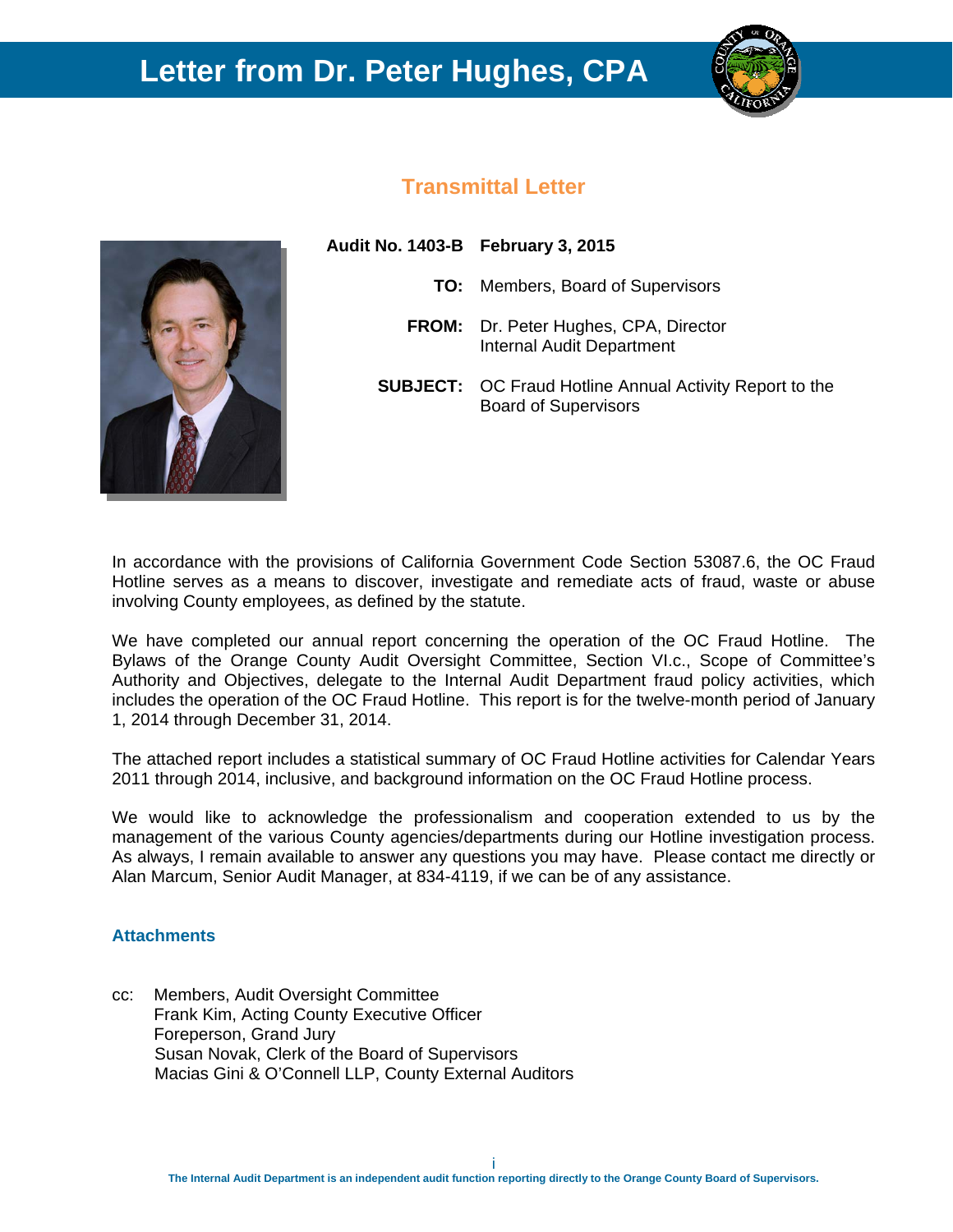# **Table of Contents**



### *OC Fraud Hotline Annual Activity Report to the Board of Supervisors*

*For the Twelve-Month Period January 1, 2014 through December 31, 2014 Audit No. 1403-B* 

| <b>Transmittal Letter</b>           |    |
|-------------------------------------|----|
| <b>OC Internal Auditor's Report</b> |    |
| <b>EXHIBIT A</b>                    | 5. |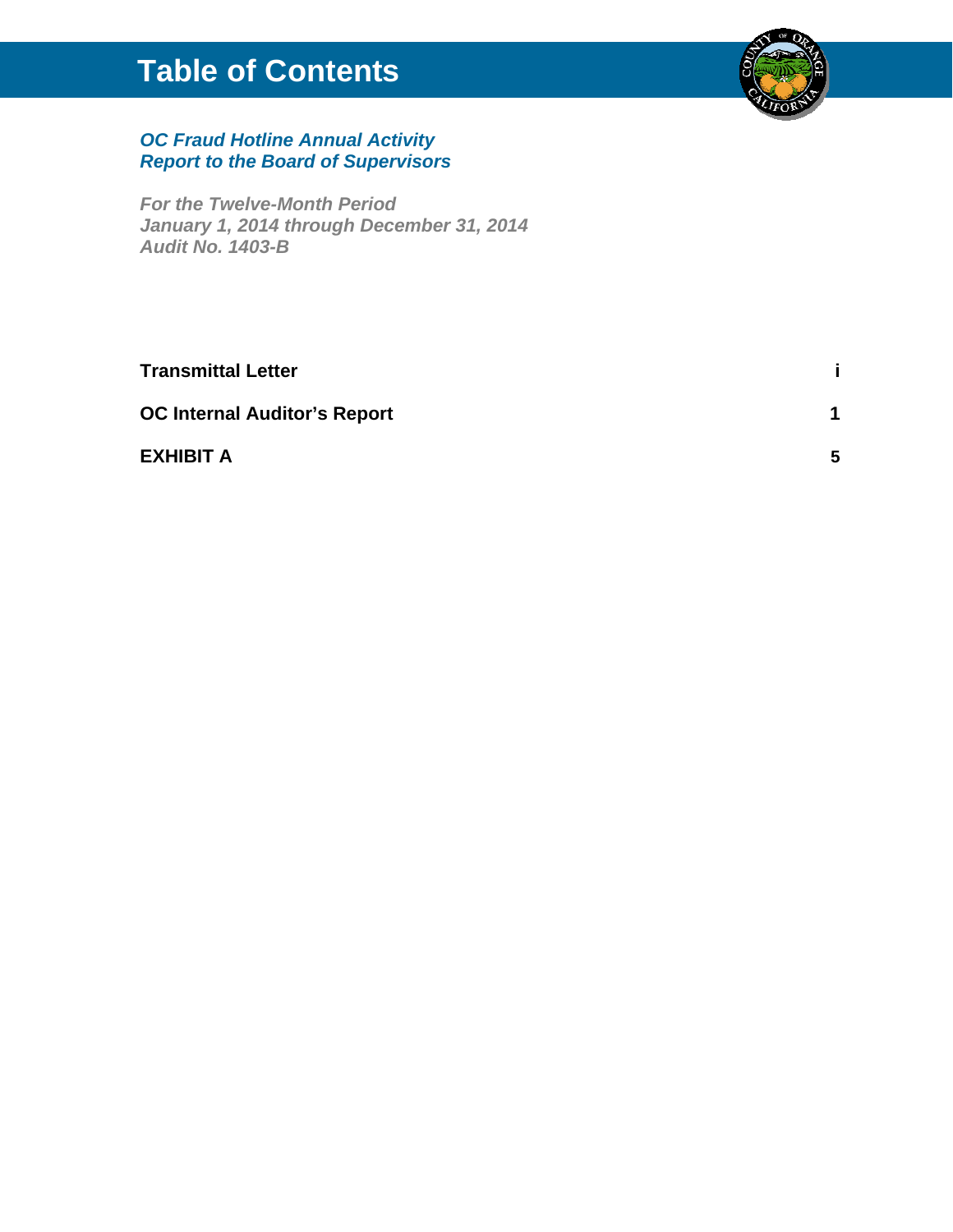#### **Audit No. 1403-B February 3, 2015**

| TO:      | Honorable Members, Board of Supervisors                                       |
|----------|-------------------------------------------------------------------------------|
| FROM:    | Dr. Peter Hughes, CPA, Director Julie Augustics                               |
| SUBJECT: | OC Fraud Hotline Annual Activity Report to the<br><b>Board of Supervisors</b> |

Below is the OC Fraud Hotline activity for the period January 1, 2014 through December 31, 2014. For detailed information about our OC Fraud Hotline process, please see Exhibit A.

#### **1. Statistical Summary**

The Internal Audit Department received **395** Hotline allegations, complaints or other contacts during the reporting period. **360** of these reports were made anonymously, while **35** reports were made by individuals who identified themselves. IAD received **330** reports from phone monitoring vendor, **53** by email; **9** by letter, **1** fax, and **2** in person. These items are categorized in **Table 1**.

| Table 1                                  |     |
|------------------------------------------|-----|
| <b>Summary of Allegations/Complaints</b> |     |
|                                          |     |
| <b>New Actionable Cases</b>              | 33  |
| <b>Referred to Appropriate Entity</b>    | 309 |
| <b>Non Actionable Items</b>              | 53  |
|                                          |     |
| <b>Total Allegations/Complaints</b>      |     |

#### **2. Types of Allegations/Complaints**

Cases opened during the period concerned various complaints and allegations such as: 1) time abuse; 2) mismanagement, misuse and/or misappropriation of County funds; 3) non-compliance with Government Code; 4) wrongful termination; 5) names forged on official records, and non-professionals making medical decisions; 6) employee bringing their child to work; 7) non-compliance with County contracting policy; 8) employee falsifying work disabilities; 9) violation of Gift Ban Ordinance; 10) non-compliance with County policy; 11) violation of Hatch Act (prohibiting partisan political candidacies by state and local employees whose salaries are 100% federally funded); 12) unauthorized access to information; 13) County equipment/facilities used for personal purposes; 14) hostile work environment; 15) employee not properly credentialed or licensed; 16) vendor using County equipment for non-County business, time abuse, and unprofessional behavior; 17) fraudulent billing practices by vendor; and 18) inadequate vendor internal controls over cash receipts.

From January 1, 2014 through December 31, 2014, we closed 48 Fraud Hotline cases. Of these cases, 15 (31%) were substantiated and 33 (69%) were not substantiated. For calendar years  $2011 - 2014$ , we closed 192 Fraud Hotline cases. Of these cases, 52 (27%) were substantiated and 140 (73%) were not substantiated.

**Report Highlight**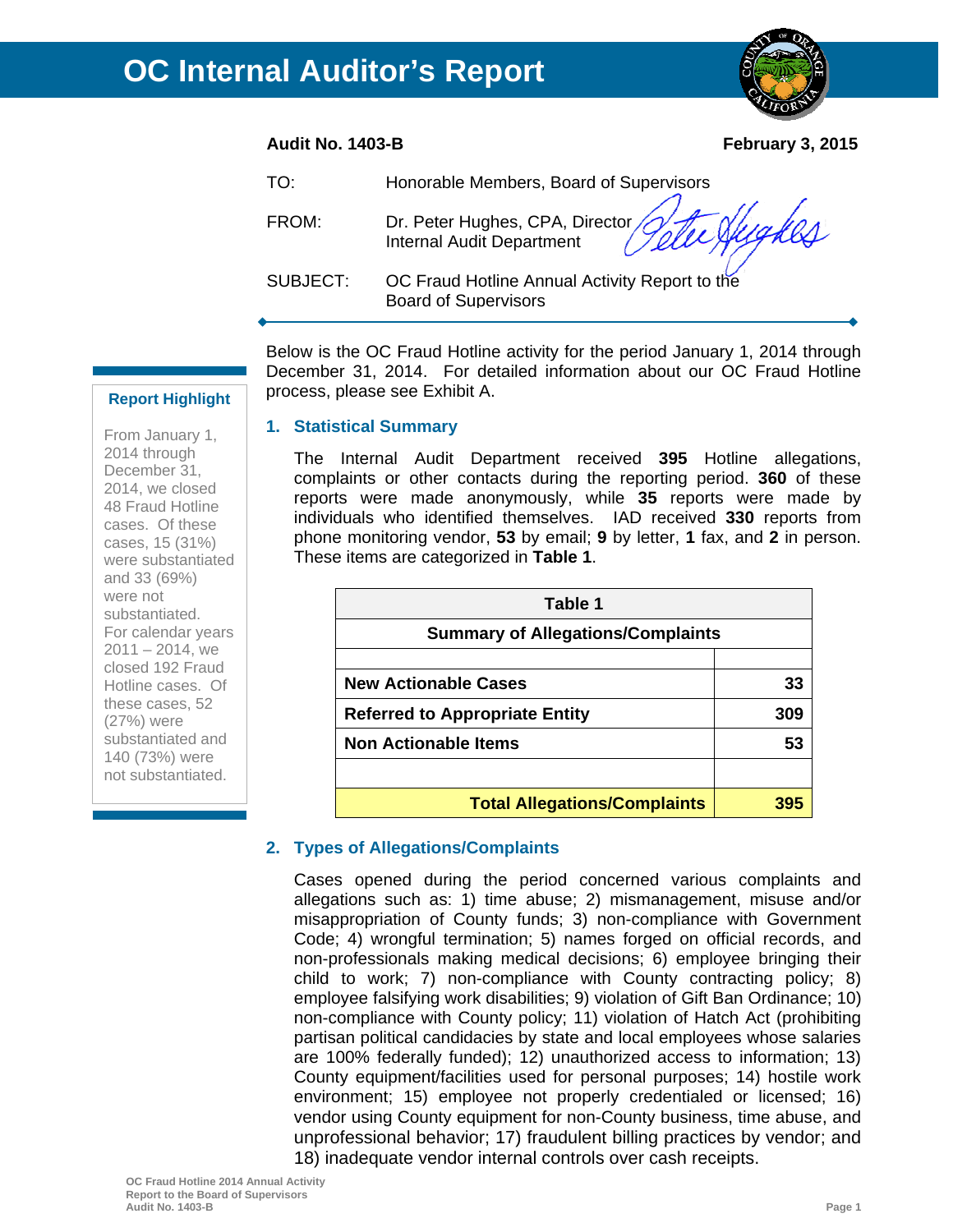

#### **Non Actionable Items**

These include insufficient information and not applicable issues. Examples include: failure to state sufficient facts on which to base any investigation; inquiries regarding the status of other investigations; or requests for information; and wrong numbers.

#### **Referrals to Other Entities**

Allegations involving issues beyond the responsibilities of the County of Orange are referred to appropriate County and non-County agencies.

**Table 2** identifies the total number of cases opened during this period and details complaint type.

| Table 2                                                      |              |
|--------------------------------------------------------------|--------------|
| <b>Types of Allegations/Complaints</b>                       |              |
|                                                              |              |
| <b>New Actionable Cases</b>                                  |              |
| <b>Employee Misconduct</b>                                   | 26           |
| <b>Contractor Misconduct</b><br>$\bullet$                    | 5            |
| <b>Non-County</b>                                            | $\mathbf{2}$ |
| <b>Total Cases Opened</b>                                    | 33           |
|                                                              |              |
| <b>Items Not Handled by OC Fraud Hotline</b>                 |              |
| <b>Welfare Fraud Referred by Vendor</b>                      | 240          |
| <b>Non-County Referred by Vendor</b>                         | 44           |
| <b>Referred by IAD to other County</b><br><b>Departments</b> | 25           |
| <b>Total Items Referred Out</b>                              | 309          |
|                                                              |              |
| <b>Non Actionable Items</b>                                  |              |
| <b>Insufficient Information</b>                              | 9            |
| <b>Not Applicable</b>                                        | 44           |
| <b>Total Non Actionable Items</b>                            | 53           |
|                                                              |              |
| <b>Total OC Fraud Hotline Complaints</b>                     | 395          |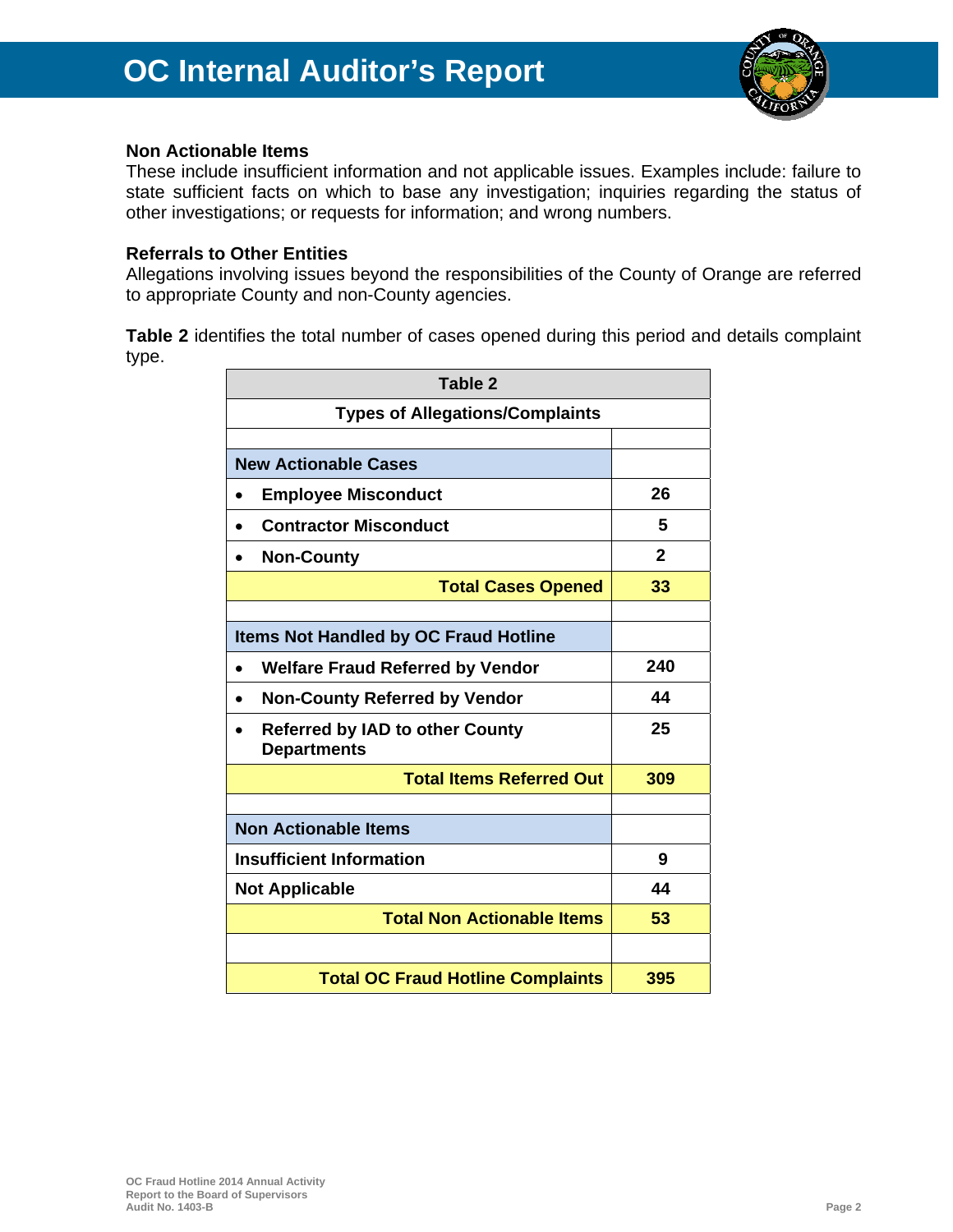

# **3. Status of Allegations**

**Table 3** below summarizes the status of cases for the period January 1, 2014 through December 31, 2014.

| Table 3                           |                                                      |                                       |    |                               |               |                      |                          |  |  |  |  |
|-----------------------------------|------------------------------------------------------|---------------------------------------|----|-------------------------------|---------------|----------------------|--------------------------|--|--|--|--|
|                                   |                                                      | <b>Status of Allegations</b>          |    |                               |               |                      |                          |  |  |  |  |
|                                   |                                                      | <b>Closed Cases</b><br>Investigations |    |                               |               |                      |                          |  |  |  |  |
| <b>Actionable</b><br><b>Items</b> | Carry<br><b>New</b><br><b>Total</b><br>Over<br>Cases |                                       |    | <b>Under</b><br>Investigation | <b>Closed</b> | <b>Substantiated</b> | <b>Not Substantiated</b> |  |  |  |  |
|                                   |                                                      |                                       |    |                               |               |                      |                          |  |  |  |  |
| <b>Employee</b>                   | 34                                                   | 26                                    | 60 | 18                            | 42            | $12 \,$              | 30                       |  |  |  |  |
| <b>Contractor</b>                 | 3                                                    | 5                                     | 8  | 3                             | 5             | $\mathbf{2}$         | 3                        |  |  |  |  |
| <b>Non-County</b>                 | 1                                                    | $\overline{2}$                        | 3  | $\overline{2}$                | 1             | 1                    |                          |  |  |  |  |
| <b>Total</b>                      | 38                                                   | 33                                    | 71 | 23                            | 48            | 15                   | 33                       |  |  |  |  |

# **4. Allegations Substantiated**

In the 15 cases where the allegations were substantiated, the individual cases dealt with:

- Inadequate oversight and accounting of Special Revenue Funds
- Mismanagement of County funds
- Mismanagement within a department
- Non-compliance with County Contract Policy Manual
- Inadequate oversight and accounting of County assets
- Conducting private business on County time
- Promotional favoritism
- Time abuse
- Hostile work environment
- Vendor not providing required services
- Fraudulent billing practices by vendor

Substantiated cases are referred to the appropriate County department or agency for their resolution, including corrective measures and discipline, as deemed warranted by departmental management.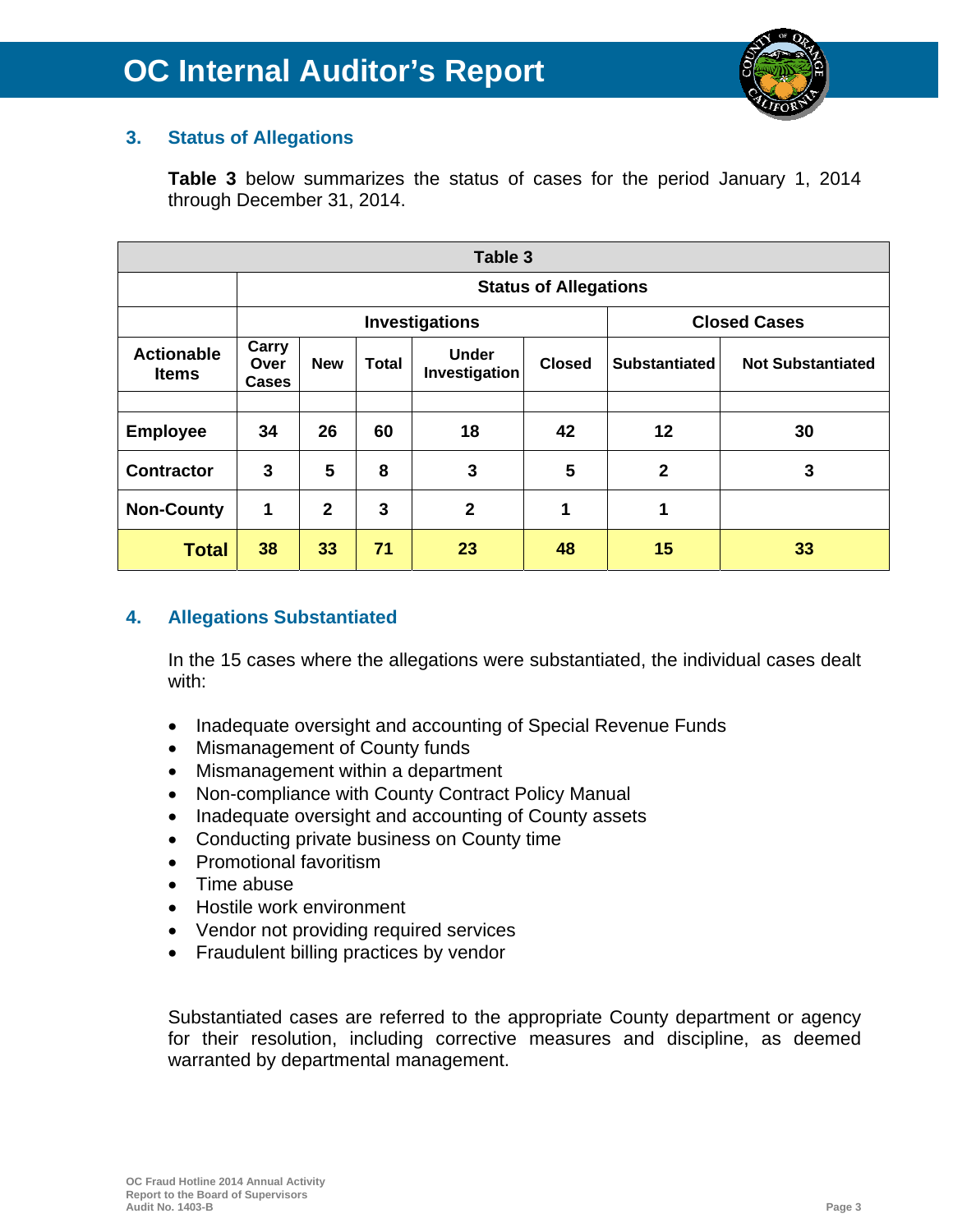

# **5. OC Fraud Hotline Trend Analysis**

Detailed in the following two charts are the trend analysis on summary of allegations or complaints, status of allegations or complaints, and closed results.

|                                                      | <b>Calendar Year</b> |                                   |     |  |     |  |     |  |  |
|------------------------------------------------------|----------------------|-----------------------------------|-----|--|-----|--|-----|--|--|
|                                                      |                      | SUMMARY OF ALLEGATIONS/COMPLAINTS |     |  |     |  |     |  |  |
|                                                      | 2011                 | 2012<br>2013<br>2014              |     |  |     |  |     |  |  |
|                                                      |                      |                                   |     |  |     |  |     |  |  |
| <b>Actionable Items Per Year</b>                     | 58                   |                                   | 59  |  | 63  |  | 33  |  |  |
|                                                      |                      |                                   |     |  |     |  |     |  |  |
| <b>Items Referred Out</b>                            | 78                   |                                   | 109 |  | 176 |  | 309 |  |  |
|                                                      |                      |                                   |     |  |     |  |     |  |  |
| Insufficient<br>Information/Not<br><b>Applicable</b> | 7                    |                                   | 12  |  | 34  |  | 53  |  |  |
|                                                      |                      |                                   |     |  |     |  |     |  |  |
| <b>Total Hotline Allegations</b>                     | 143                  |                                   | 180 |  | 273 |  | 395 |  |  |
|                                                      |                      |                                   |     |  |     |  |     |  |  |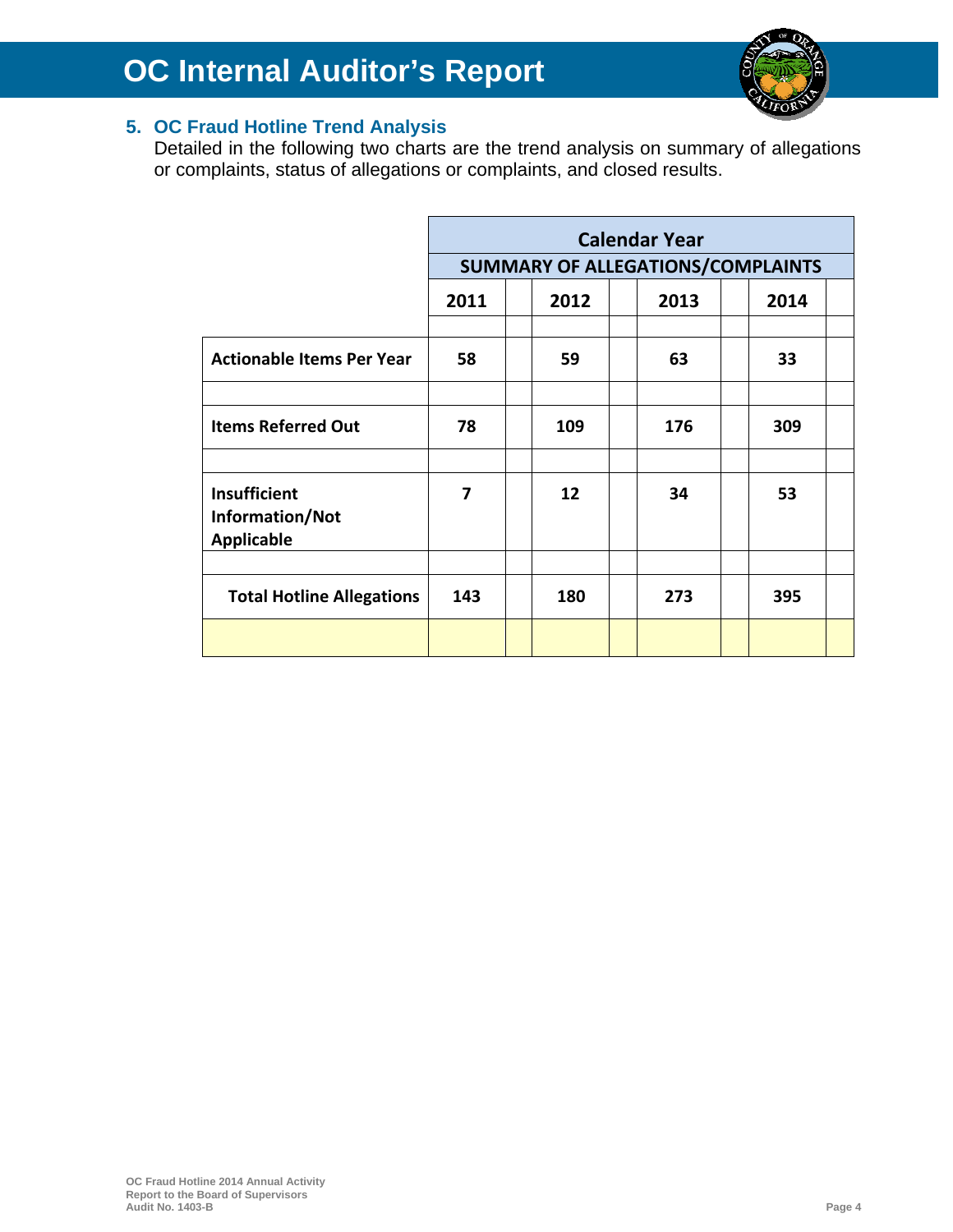

|                                                                                               | <b>Calendar Year</b>                                |      |      |      |      |      |      |      |                   |      |
|-----------------------------------------------------------------------------------------------|-----------------------------------------------------|------|------|------|------|------|------|------|-------------------|------|
|                                                                                               | STATUS OF ALLEGATIONS/COMPLAINTS AND CLOSED RESULTS |      |      |      |      |      |      |      |                   |      |
|                                                                                               | 2011                                                | %    | 2012 | %    | 2013 | %    | 2014 | %    | 4 Year<br>Average | %    |
|                                                                                               |                                                     |      |      |      |      |      |      |      |                   |      |
| <b>Items Under</b><br><b>Investigation or</b><br>Pending at End of<br><b>Reporting Period</b> | 7                                                   |      | 7    |      | 39   |      | 23   |      |                   |      |
|                                                                                               |                                                     |      |      |      |      |      |      |      |                   |      |
| Substantiated                                                                                 | 11                                                  | 21%  | 11   | 21%  | 15   | 37%  | 15   | 31%  | 52                | 27%  |
|                                                                                               |                                                     |      |      |      |      |      |      |      |                   |      |
| <b>Not Substantiated</b>                                                                      | 41                                                  | 79%  | 41   | 79%  | 25   | 63%  | 33   | 69%  | 140               | 73%  |
| <b>TOTAL CLOSED</b>                                                                           | 52                                                  | 100% | 52   | 100% | 40   | 100% | 48   | 100% | 192               | 100% |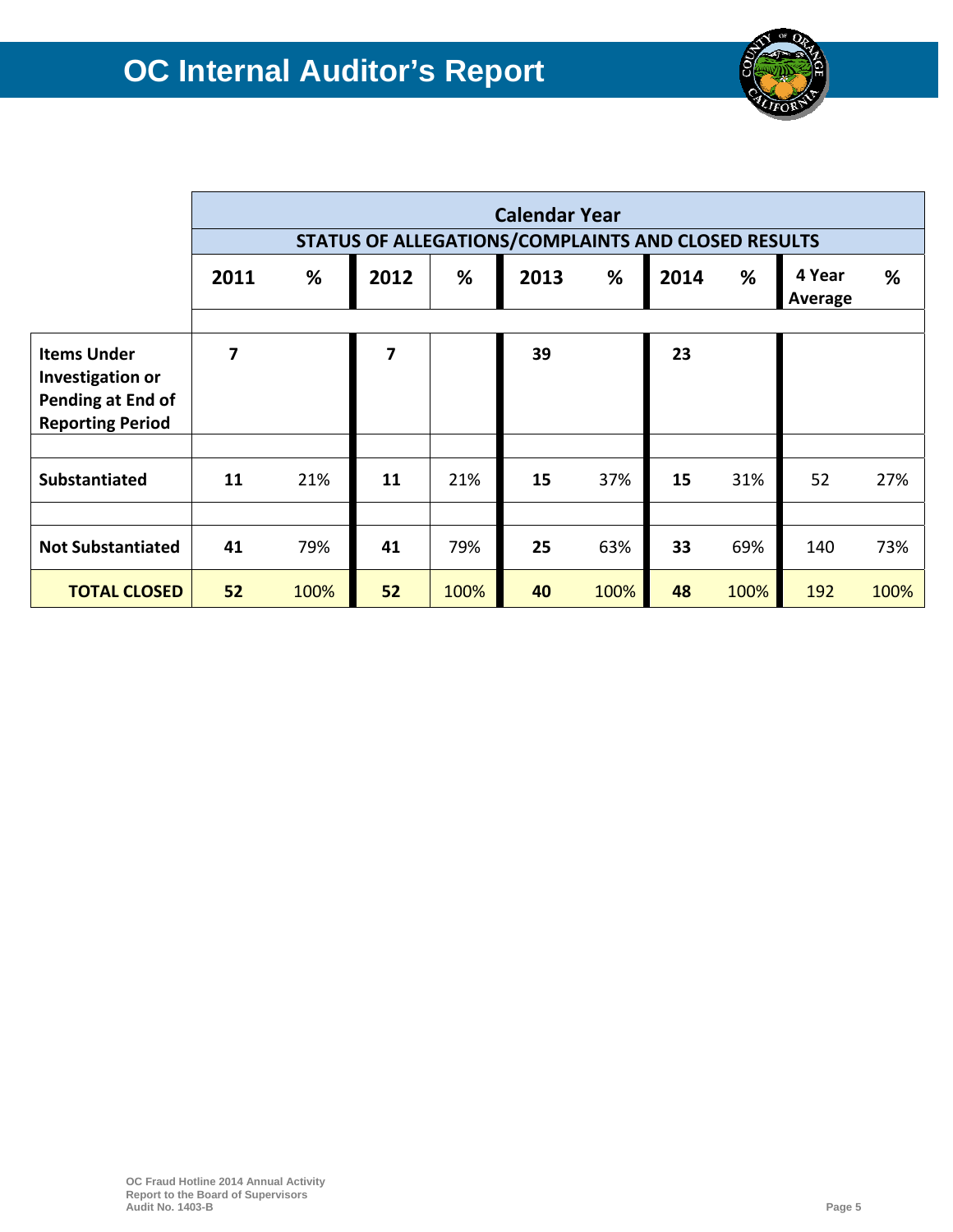

# **EXHIBIT A**

# **Background**

The Orange County Internal Audit Department (IAD) administers the Orange County Fraud Hotline as part of its ongoing fraud detection and prevention effort. The Hotline was first established September 1, 1994, and after a short period of inactivity during the bankruptcy, was reinstated May 3, 1996, and enhanced and improved in December 2004. The establishment of a Fraud Hotline is a best business practice for both private and governmental entities. The County encourages employees to resolve concerns through their normal administrative channels whenever possible. However, the OC Fraud Hotline provides an alternative reporting and investigating avenue to ensure that concerns about possible wrongdoing in County operations and employee misconduct are properly addressed.

# **Types of Complaints**

The OC Fraud Hotline is intended to serve as a means for County employees, vendors, and all members of the public to report suspected fraud, waste or abuse of County resources by vendors, contractors, or County employees. Violations of County and departmental policies are also reported. Fraud is an intentional act that results in the misstatement of financial records or theft of the County's assets. Waste and/or abuse of County resources would include, for example the use of a County computer to run an outside business.

# **Operates 24/7**

The OC Fraud Hotline is monitored live for calls twenty-four hours a day, seven days a week. Callers have the option to report information anonymously or to identify themselves. The OC Fraud Hotline telephone system also provides the callers with a list of Hotline numbers for reporting frauds that are not handled by the County Fraud Hotline, such as Welfare Fraud. In processing OC Fraud Hotline calls that are not handled and monitored by IAD such as Welfare Fraud and calls for non-County agencies, the OC Fraud Hotline vendor refers callers to the appropriate Hotline, e.g., Social Services Agency Welfare Fraud Hotline, for their investigation. IAD does not then perform any further review or monitoring.

OC Fraud Hotline reports can also be made through the IAD web page on the Internet. As with telephonic reports, IAD's online "Fraud Hotline Form" allows for complete anonymity at the option of the reporting person.

# **Other OC Fraud Hotline Process Enhancements**

In addition to IAD enhancing its website to assist anyone wishing to report fraud, other improvements include information on Whistleblower Protection and other Fraud Hotline phone numbers. In addition to IAD maintaining the Orange County Fraud Hotline, other agencies/departments also maintain hotlines. For example, Social Services Agency maintains the Welfare and Child Abuse Hotlines, CEO/Risk Management maintains the Workers' Compensation and Insurance Fraud Hotlines, and the District Attorney maintains the Consumer Fraud and Economic Fraud Hotlines.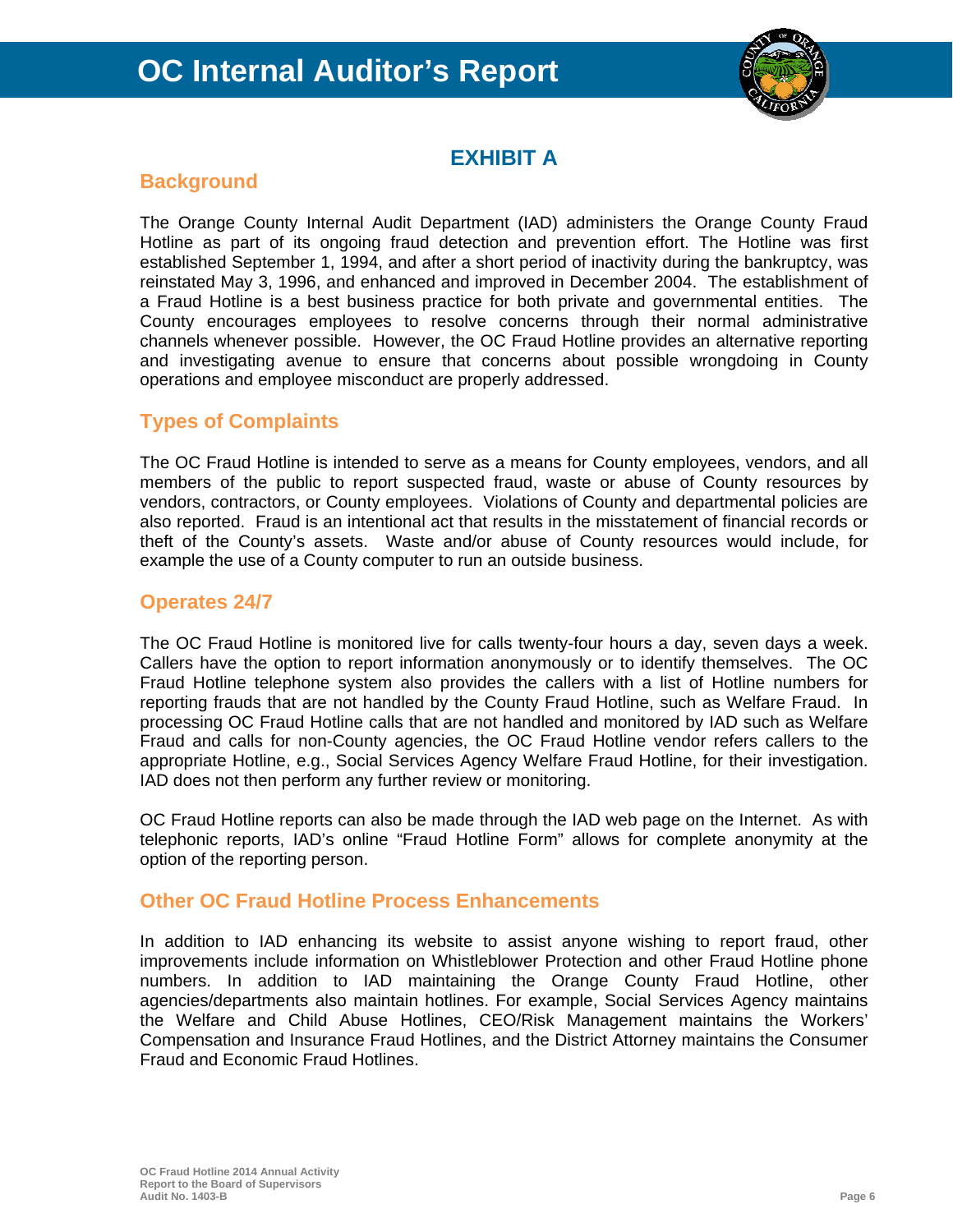

# **Processing OC Fraud Hotline Allegations**

- 1. For telephonic or on-line complaints, 'contracted service professionals' prepare a Hotline Report Form which aids in the capturing of the reporting party's allegations and related information. For email, letter and in-person complaints, IAD staff prepares a summary of the allegations and records it in the IAD Hotline Control Log.
- 2. For each Hotline complaint logged by IAD, IAD assigns a sequential Hotline control number.
- 3. The IAD Director reviews the specifics of a complaint's allegations and conducts a preliminary assessment with the advice and assistance of a Senior Audit Manager and/or the Hotline Manager, as to the merits of a complaint. Factors considered in this assessment include the nature of the allegations made in the complaint, as well as the level of detail provided, such as relevant times, dates, locations, and individuals involved. Upon determination that the complaint lends itself to a meaningful investigation, the IAD Director then decides the appropriate course of action.
- 4. At the direction of the IAD Director, IAD will follow one of the courses of action as follows:
	- a) Referral of the matter to another governmental department (either within Orange County or outside);
	- b) Assignment of the matter to another County department for investigation of the complaint by the department, under the supervision of, and at times in cooperation with, IAD personnel;
	- c) Investigation of the matter solely by IAD personnel; or
	- d) Retention by IAD of an outside investigator who conducts an investigation and reports all findings and conclusions to IAD.

Each of these courses of action is discussed below.

#### **a. Referral of Case by IAD to a County Department**

IAD regularly receives complaints of suspected fraud, waste or abuse that are the investigative responsibility of other County departments. Such complaints include, but are not limited to, reports of Medi-Cal or Welfare Fraud, Worker's Compensation Fraud, and Child and Elder Abuse. As noted above, callers making such reports are referred by "contracted service professionals" to appropriate hotline numbers operated by other governmental agencies.

For email and mail complaints made directly to IAD regarding such "referral" allegations, IAD prepares a Referral Letter setting forth the allegations made, and refers the matter for investigation or other disposition at the discretion of the other County department or outside agency. In its Referral Letter, IAD discloses to the recipient that it will take no further action in the matter, and closes its file shortly after submission of the letter.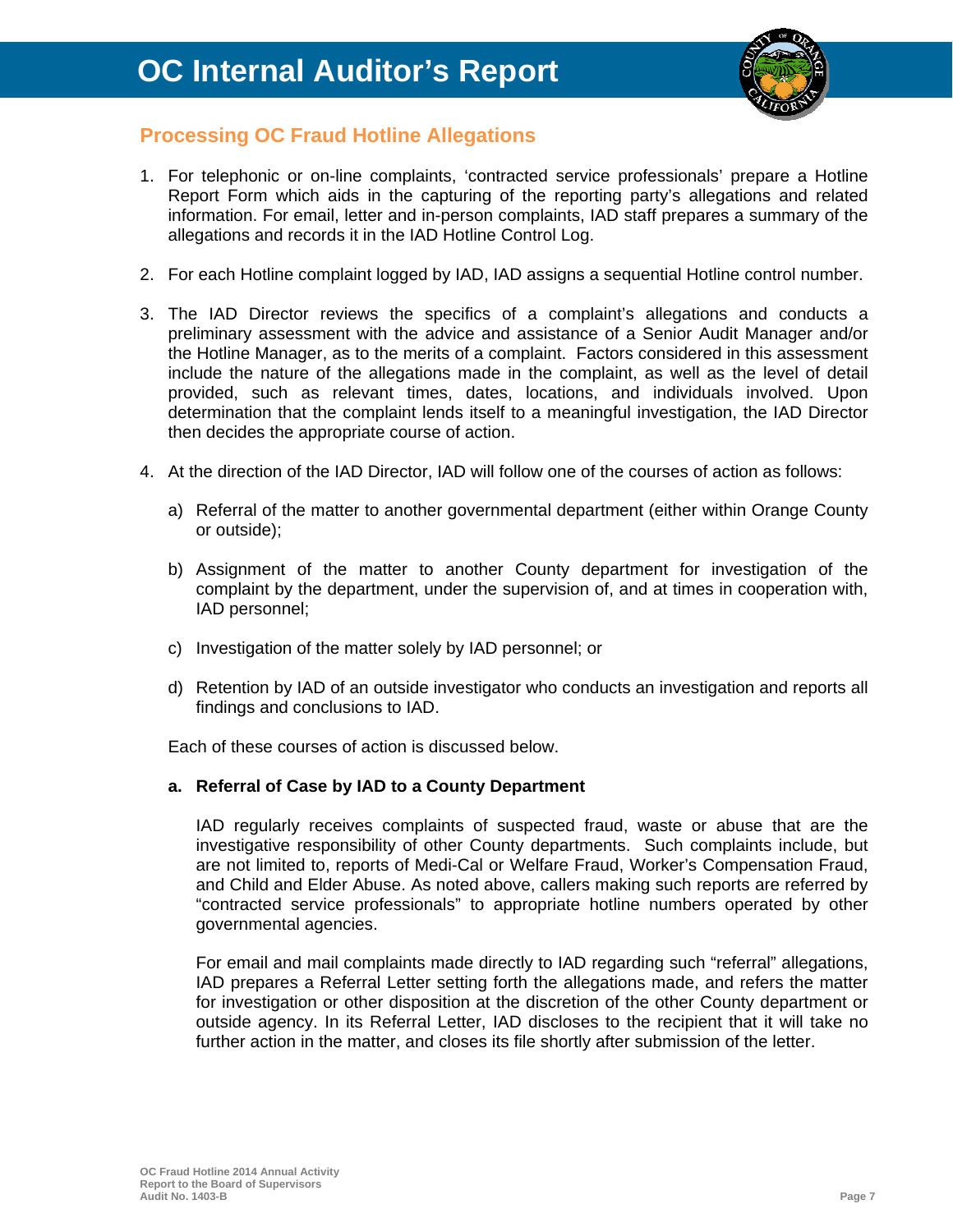

#### **b. Assignment of Case by IAD to a Department**

IAD sends a formal Letter of Notice to the director of the department where the alleged misconduct occurred, assigning the case for a confidential investigation within that department.

IAD requests written acknowledgment of the receipt of the formal Letter of Notice within five working days, monitors the ongoing progress of any resulting investigation, and provides advice or assistance as needed. If the facts warranted, IAD personnel may actually cooperate with or assist Department personnel in their investigation.

Upon completion of the investigation, department personnel prepare a written report of their findings and conclusions describing any control or policy weaknesses noted, along with any resulting corrective measures for policy or control weaknesses identified. The report is submitted confidentially to the Director of IAD.

The Director of IAD, with the advice and assistance of a Senior Audit Manager and/or the Hotline Manager, reviews the investigative report to determine whether the investigation has been completed in a thorough manner, and whether appropriate corrective actions for policy or control weaknesses have been taken or will be implemented. If so, IAD then closes the case and sends a formal Close-Out Notice of that action to the department director. Insofar as policy or control issues may take time to study and correct, IAD will track them separately from the results of the investigation until they are satisfactorily resolved.

If not satisfied with the investigation, the IAD Director may contact the director of the department to discuss plans for further handling. These options may include a continuation of the investigation by department personnel in accordance with the IAD Director's instructions, or the performance of a separate investigation conducted by IAD personnel.

#### **c. Investigation by Internal Audit Department**

If a Hotline complaint involves significant fraud or waste of County assets, or poses issues of a sensitive nature, the IAD Director may assign IAD personnel to conduct the investigation instead of assigning it to the subject department. Additionally, when a Hotline complaint contains allegations of misconduct by a department director, or another executive employee, IAD may conduct the investigation itself in order to avoid the conflict of interest that an 'internal investigation' by the department presents under such circumstances.

In these types of cases, a formal Letter of Notice of a pending investigation is given by IAD to either the director of the subject department, or if that director is implicated, to his or her immediate supervisor. Upon completion of the investigation, IAD personnel prepare a confidential written report of all findings and conclusions. In addition, IAD may identify policy and control issues revealed by the investigation, as well as its recommendations for possible corrective action. The confidential investigative report is typically distributed to those County executives who received copies of the initial formal Letter of Notice.